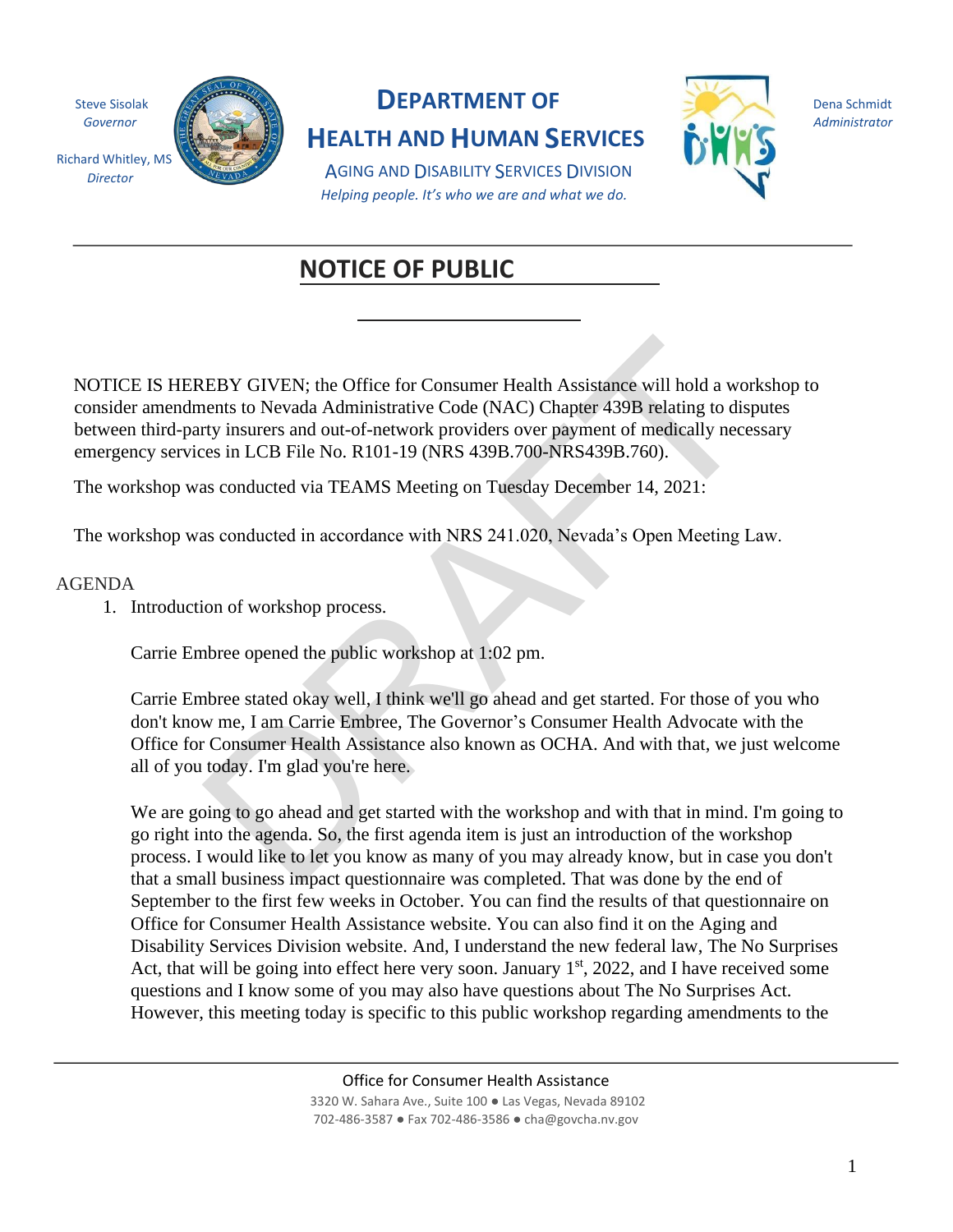Nevada Administrative Code Chapter 4.390. With that in mind, I will not be answering questions today regarding The No Surprises Act. However, if you do have questions, you're very welcome to send me an email and I just want you to know that we can always send me an email with your questions. Also, for today the chat is disabled. If you would like to make a comment you can just raise your hand in the teams; and when your name is called, please state your name and spell your name for the record of the workshop. Moving on to the next agenda item number 2. This workshop is for public comment to consider amendments to Nevada administrative code Chapter 439 B relating to disputes between 3rd parties and insurers and out of network providers overpayments as medically necessary emergency services and this is in LCD file number R101-19.

2. Public comment on proposed amendments to Nevada Administrative Code (NAC) Chapter 439B relating to disputes between third-party insurers and out-of-network providers over payment of medically necessary emergency services in LCB File No. R101-19 (NRS 439B.700-NRS 439B.760).

Carrie Embree started the public comment with stating the workshop would be moving on to the next agenda item number 2. This workshop is for public comment to consider amendments to Nevada administrative code Chapter 439 B relating to disputes between 3rd parties and insurers and out of network providers overpayments as medically necessary emergency services and this is in LCD file number R101-19. And with that, we will move on to public comment and so, if any of you would like to make public comment if you just raise your hand and I'll call your name.

mment on proposed amendments to Newada Administrative Code (NAC)<br>of digivets between third-party insurers and out-of-network providers over<br>of a signary energency services in LCB File No. R101-19 (NRS 439B.700<br>of a tiem nu name is Katie Ryan. K. A. T. I. E. R. Y. A. N. I am the system director of Nevada Government Katie Ryan stated hi there everyone. Thank you, Madam hearing officer, so for the record my Relations for Dignity Health Saint Rose, Dominican. We have provided the state with 3 comment letters. One dated September 27th, 2019. Another dated February 4th, 2020, and then another dated today in reaction to the proposed regulations. One of the main concerns we continue to have with operationalization of this law is just the difficulty of keeping track of a pairs' participation, either due to the election process for some plans or the difficulty in determining whether or not an insurance plan was sold in Nevada. In Texas, their division of insurance has been able to mandate a code that's put on Texas purchase plans and we still think that that could happen here in Nevada. We understand that this is a small percentage of the plans but even that small percentage would be helpful for our staff.

And then since we met last in 2020 as you mentioned the No Surprises Act was passed by Congress and now that adds to the additional operationalization issues that we are under. We really hope that there's going to be some sort of cross-law that helps us figure out which law we need to follow for each patient situation and very grateful to the hearing officer for helping us schedule a meeting with OCHA and DOI tomorrow to discuss but just wanted to say that we appreciate any help that we can get in this matter. And then just wanted to go on the record again for thanking you for speaking with us multiple times on the phone to share our concerns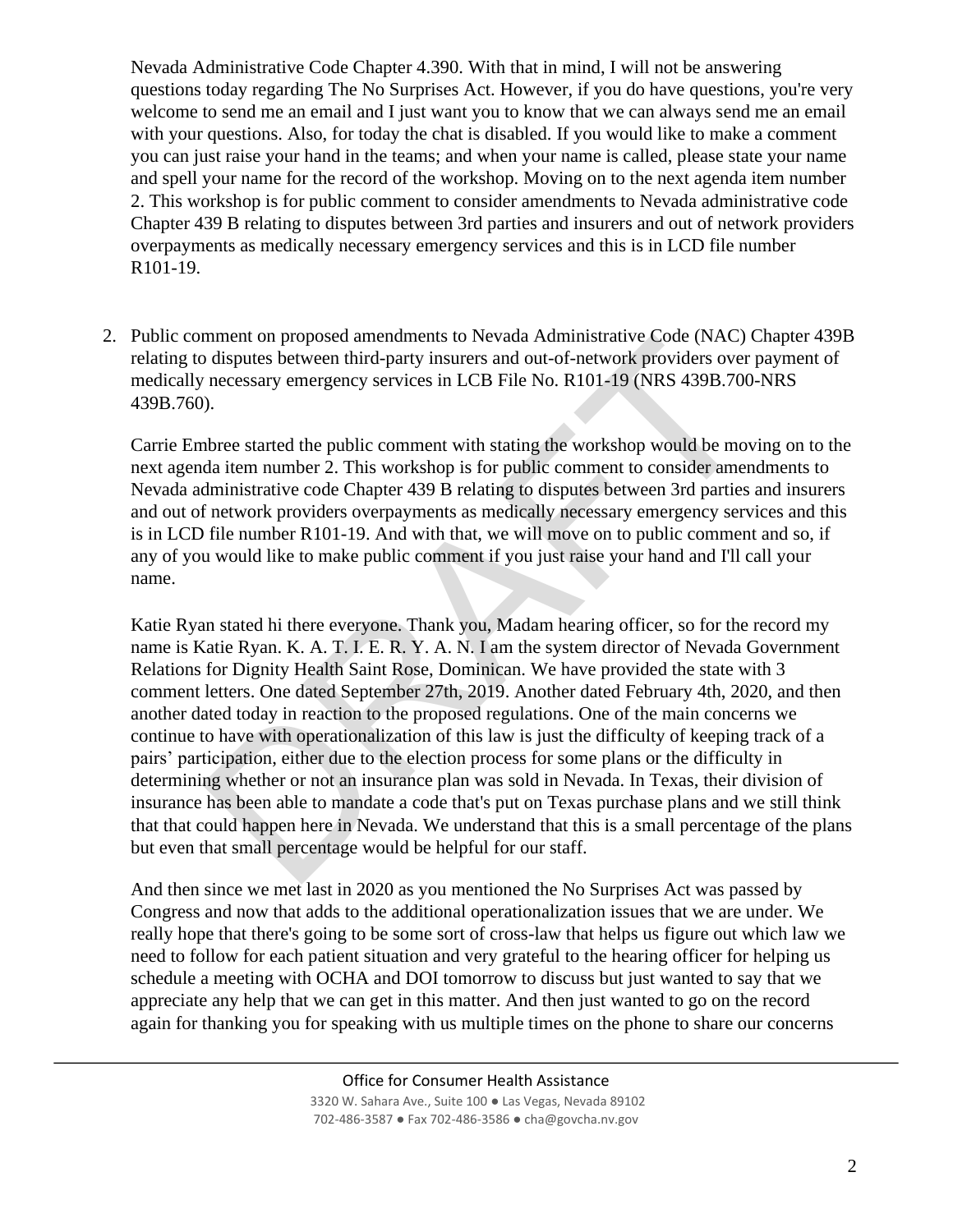and ask questions and that concludes my comments. Please let me know if you have any questions.

 problems so I know this is a workshop and maybe that can be a an area for further consideration. Secondly in in reviewing the most recent iteration, I apologize I should have said, on behalf of James Wadhams stated I don't want to be repetitive, and I appreciate that this is a workshop, and your identification of the federal No Surprises Act is both comforting and disconcerting in the context of trying to develop a state regulation of a process that actually predated the Federal Act. And yet now as the evolution of the federal proposed regulation is evolving, it seems to complicate the inter-relationship and therefore the either overlapping areas of application or those areas where the federal act may apply after the state act terminates and I understand that we can't address anything in the Federal Act, but from a purely legal standpoint, I think it's going to be critical for patients and providers, hospitals, and physicians to have some understanding of flexibility from the regulator and a good faith attempt to comply as opposed to running the risk of ignoring the federal law and trying to apply the state law as to creative Hospital Association, we had some general comments about the regulation itself that I think would be worthy to restate and I'll try to be brief because there's only a couple of them. I think your evolution has been otherwise very helpful.

Eriss or spioning in textral aiw aint uying to depty in estate aw as ot can<br>so I know this is a workshop and maybe that can be a an area for further in in reviewing the most recent iteration, I apologize I should have said The definition of a claim that is the amount because that triggers the differential treatment of the under 5000 and over 5000. That definition could be done by regulation and would be appropriate if the agency is interested in doing so of identifying those elements of a claim or the amount of a claim. Is it the amount in dispute? Is it the amount that was originally claimed in the invoice? Avoiding that subtlety could minimize issues both that trigger above 5000 and below 5000 and maybe even avoid unnecessary arbitration issues. I think we have raised in in the past as difficulty under Section 2 subsections C and D. In particular, where the request requires the type and specialty of each health care practitioner. I think it would be it would be worthwhile for the for the agency to consider limiting that to the, I'll call it, captain of the ship. Whoever the person primarily responsible for that treatment, maybe because in a typical or even a common episode of an emergency service there could be several different practitioners, and with the differentiation we have today in terms of credentialing, that becomes a very detailed and perhaps very extensive listing of the type and specialty of each health care practitioner.

The second element is at Subsection D right below it and it's the type of third party that provides the coverage. If it's identified as one of the self-insured groups that might be relatively easy for example a Labor Trust Fund. On the other hand, it could be identified because of the card presented or the information presented it could appear to be an insurance company. And yet, they would be acting as a third-party administrator or administrative service contract for a selfinsured employer that either did or did not opt in. In that subtlety is one that's going to complicate protecting the patients, as well as the response of the provider, and the ability to contact the payer. I think I have one more on the content.

#### Office for Consumer Health Assistance

3320 W. Sahara Ave., Suite 100 ● Las Vegas, Nevada 89102 702-486-3587 ● Fax 702-486-3586 ● cha@govcha.nv.gov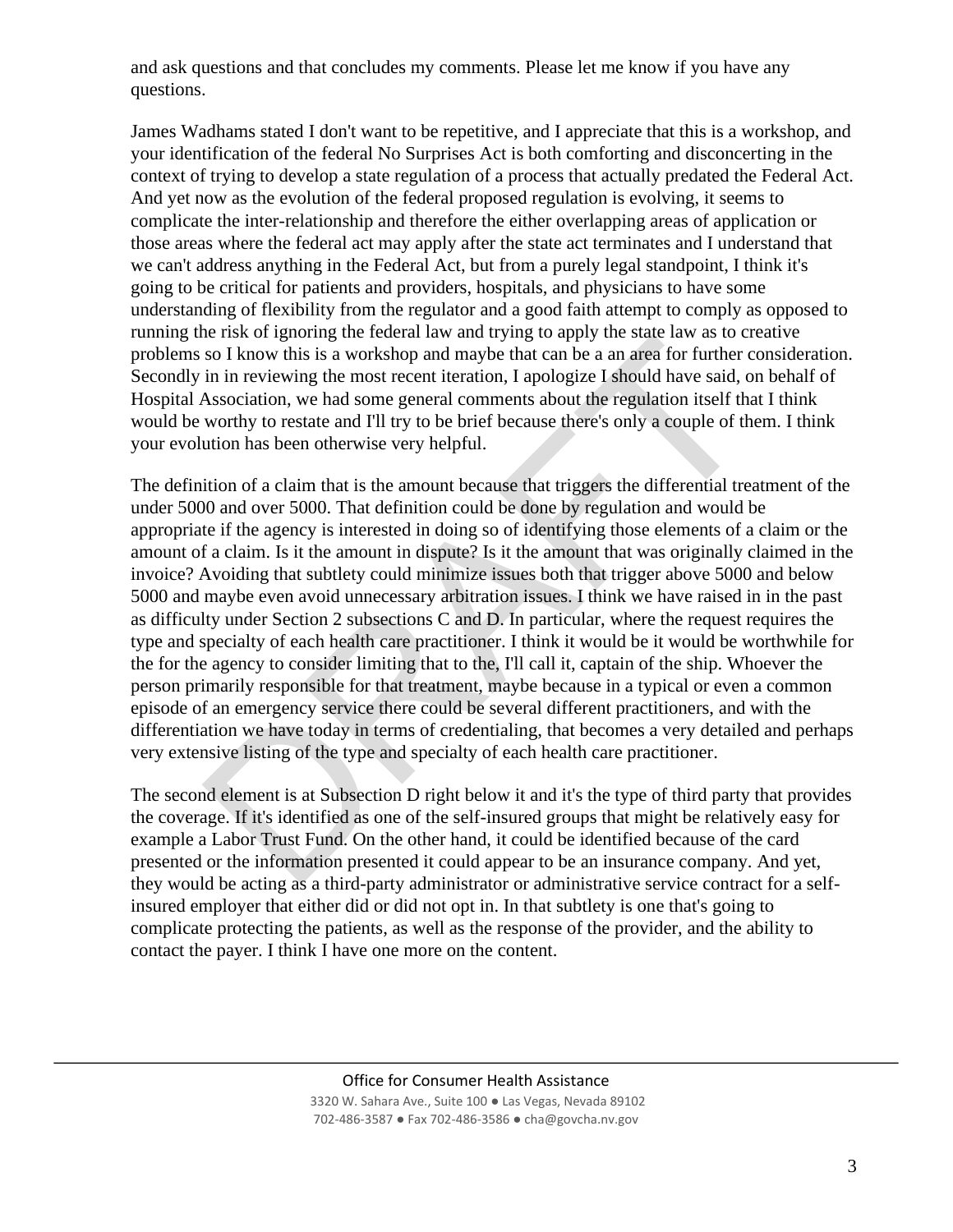There is a provision in Section 3 Subsection 4 which states very simply an arbitrator selected pursuant to subsection 2 may request from the third party any additional information the arbitrator deems necessary. I believe we have raised this in the past. I don't believe there is statutory authority for the arbitrator to request information. Yeah, it is the reverse that. So, the payer and the provider can provide any information they deem necessary. The arbitrator otherwise must do the baseball arbitration choice and pick one or the other without any differentiation. And with that I think that summarizes some of the prior comments that we would like to have addressed. Again, I simply want to restate. We appreciate that this is a workshop and that overlap and interaction with the federal No Surprises Act. I think is going to be problematic. Both for the agency trying to enforce this and both of payers and providers trying to respond. Thank you.

brets sacar A couple or unings. Onc, 1 royed to say uns, sard on loop proof.<br>DCHA is working with CMS regarding the No Surprises Act, so there is so<br>ing. So, in relation to how this does impact the current regulations we'r Carrie Embree stated A couple of things. One, I forgot to say this, and to help provide some insight. OCHA is working with CMS regarding the No Surprises Act, so there is something that is happening. So, in relation to how this does impact the current regulations we're working on and how it impacts Nevada, we are working with CMS. That's still in progress and we're not done with it yet. So, we just would like all of you to be aware of that. And also, regarding the arbitrator to request additional information, we've had situations where we may receive information but it's not complete information or the information isn't clear, we simply want to be able to reach back out and ask for that clarification and/or if it's the documentation to support what have you and that's what that is for specifically. We were advised that we because we are the state entity that they bring the arbitration that we do have authority to do that, so but in all due respect, Jim to your comment about the baseball arbitration, and OCHA that is what we follow, and we don't just go ask for information that is not necessary. It really is so that information we do receive that it's completely clear and understand what we are in receipt of.

Jessica Ferrato stated hi good afternoon, Carrie and Charles, appreciate your time today. For the record, I am Jessica Ferrato here today on behalf of ASAP, the American College of emergency physicians. Just a reminder. I know it's been a few years since we've talked publicly about these regulations, but I represent all emergency physicians here in Nevada. We have over a 500 in the state. Covering a wide range of issues for patients, including emergency medical services, public health, and safety and disaster preparedness and response. I want to thank you guys for all the work that you've continued to do on this issue. I just want to echo comments made by previous speakers in wanting to collaborate with what's happening at the federal level to make sure we have some clarification on how the federal law aligns with these state regulations and again I communicated this at various workshops in the past and through the legislative process, but my clients still have significant concerns over the lack of notification through billing on whether a patient is covered under this law. Providers cannot determine whether or not a claim is covered under AB469 or not. Only the payer has that information and so it's really putting a burden on the process, and I know on your office potentially because it's hard for us to tell whether or not a claim is appropriate for arbitration or not, and I know that those are being filed with your office and then denied. So, from our standpoint, we'd like to see some type of notification on the claim or the bill so that providers know which patients are covered and which are not and not only from the provider standpoint, but from a patient transparency standpoint. We think that this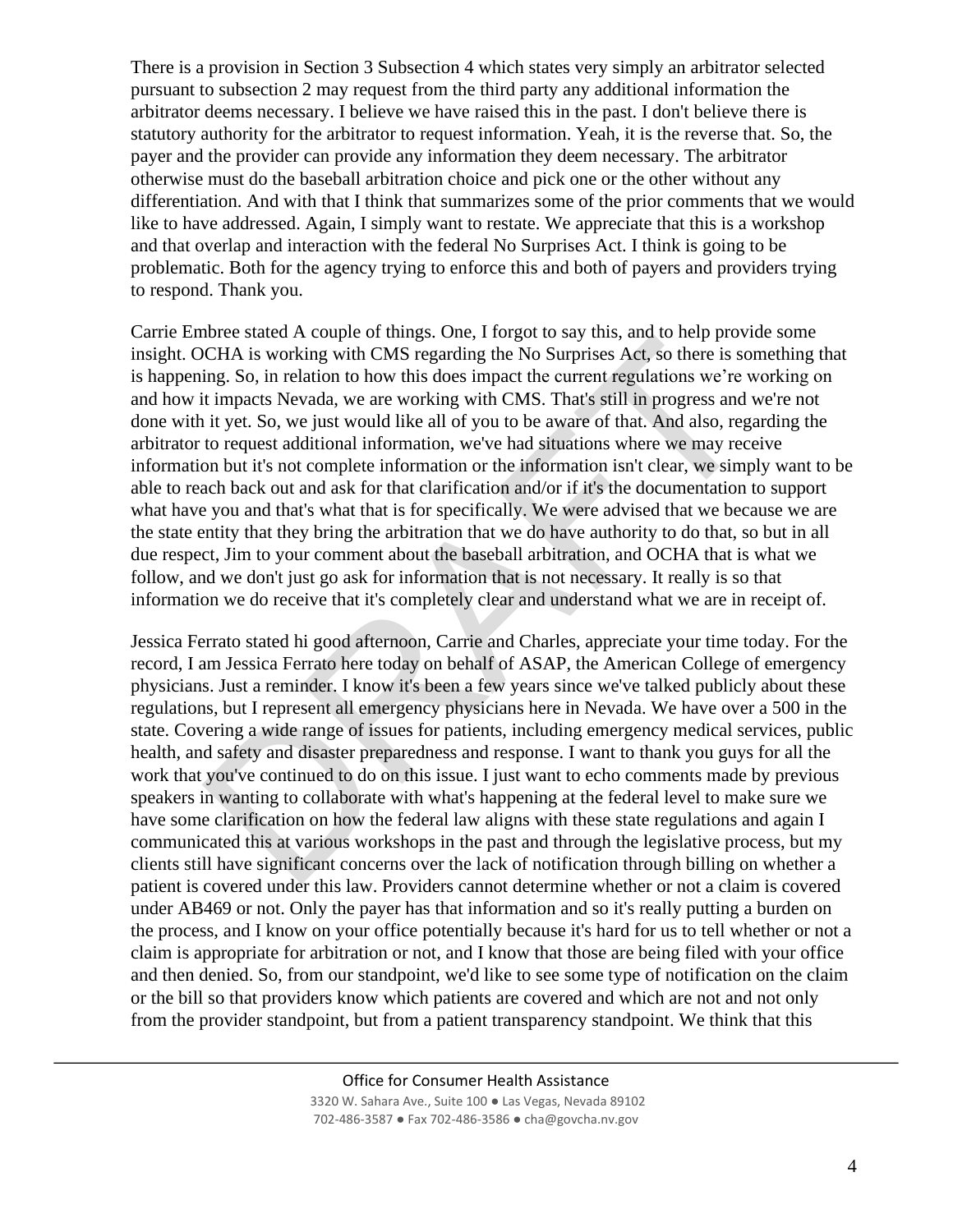would strengthen the law significantly. So just a few things I'd like to add again. Thank you guys so much for your ability to take in information from us and keep this conversation open.

3. Public Comment.

No public comment was made

The proposed changes will amend Chapter 439B of the Nevada Administrative Code relating to disputes between third-party insurers and out-of-network providers over payment of medically necessary emergency services in LCB File No. R101-19 (NRS 439B.700-NRS 439B.760).

The proposed regulations will provide for:

- Required content of an arbitration request for a disputed claim of less than \$5,000.
- The review and approval of the request by the Department.
- The Department to provide the out-of-network provider and third-party insurer with a written list of five randomly selected employees of the State who are qualified to arbitrate the dispute.
- The selection of an arbitrator and the procedure for the arbitration.
- The requirement for a dispute about a claim in the amount of \$5,000 or more, for the outofnetwork provider to request a list of five randomly selected arbitrators from the American Arbitration Association or JAMS.
- content of an arbitration request for a disputed claim of less than \$5,000.<br>
wand approval of the request by the Department.<br>
wand approval of the request by the Department to provide the out-of-network provider and third-• The procedure for making and withdrawing an election by an entity or organization not otherwise subject to provisions of the law governing the resolution of disputes between a thirdparty insurer and an out-of-network provider of health care over payment for medically necessary emergency services to elect to have those provisions apply to the entity or organization.
- A third-party insurer that provides coverage to residents of the State to annually submit to the Department certain information for the purpose of compiling a report.

Members of the public may make oral comments at this meeting. Persons wishing to submit written testimony or documentary evidence may submit the material to Carrie Embree at: Aging and Disability Services Division

3416 Goni Road

# Suite D-132

Carson City, NV 89706

# FAX (775) 687-0574

We are pleased to make reasonable accommodations for members of the public who have disabilities and wish to attend the meeting. If special arrangements for the meeting are necessary, please notify Rebecca Ortiz at (775) 684-5956 as soon as possible and at least one business day in advance of the meeting. If you wish, you may e-mail her at rebeccaortiz@adsd.nv.gov.

Office for Consumer Health Assistance

3320 W. Sahara Ave., Suite 100 ● Las Vegas, Nevada 89102 702-486-3587 ● Fax 702-486-3586 ● cha@govcha.nv.gov